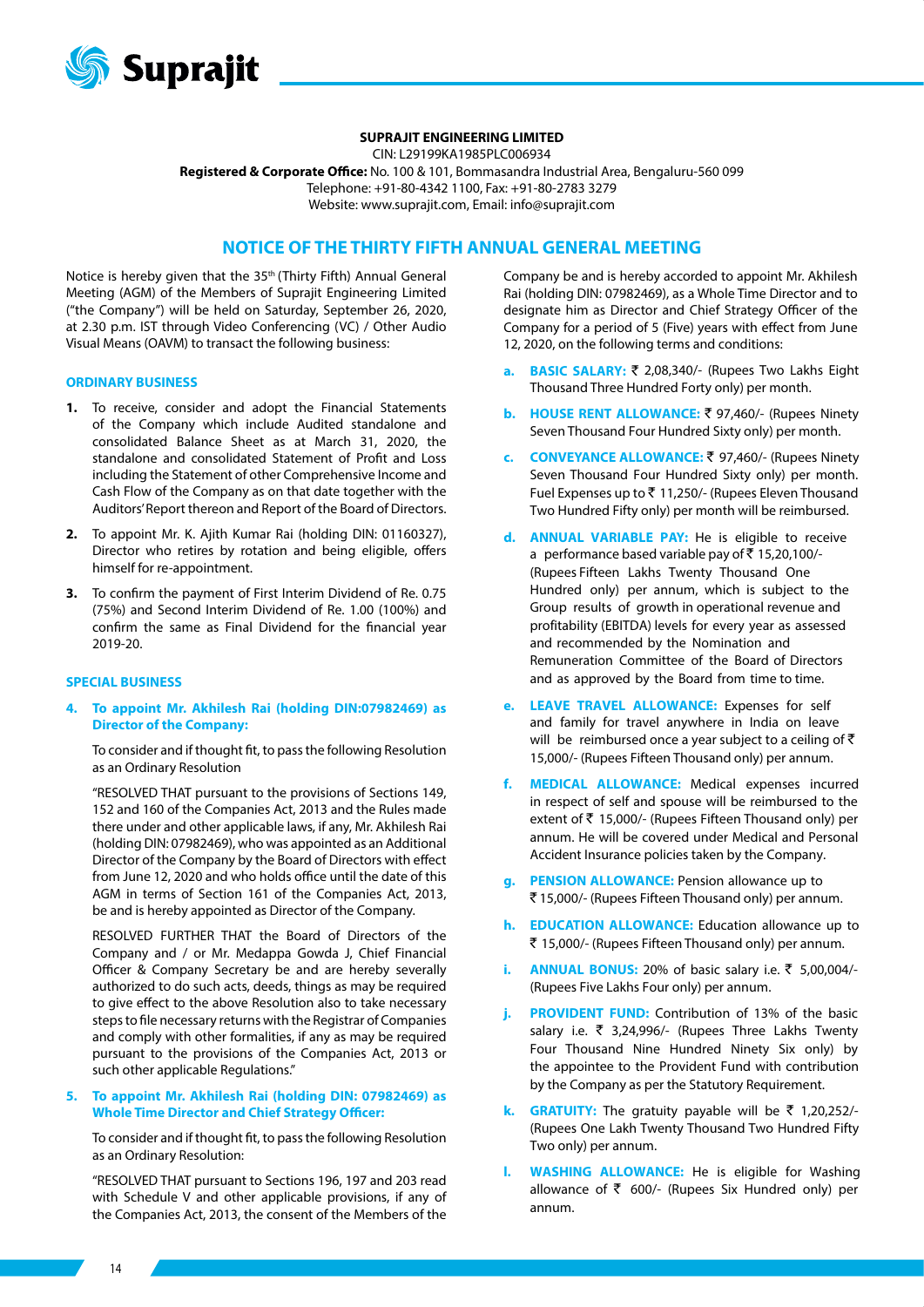### **m. REIMBURSEMENT OF BUSINESS EXPENSES:**

Reimbursement of actual conveyance, reasonable travel, entertainment expenses incurred for the purpose of the business of the Company.

- **n. ANNUAL REVISION IN THE SALARY, IF ANY:** Annual revision in the salary, if any shall be decided by the Nomination and Remuneration Committee of Board of Directors based upon Company's performance and personal performance measured against agreed objectives for the year as decided by the Board from time to time, subject to the condition that the overall remuneration shall not exceed the limits specified under the Companies Act, 2013 read with Schedule V of the Companies Act, 2013.
- o. He will not be paid any sitting fees for attending Meetings of the Board of Directors or Committees thereof.
- p. He is liable to retire by rotation.

RESOLVED FURTHER THAT subject to the approval of the Members in General Meeting and pursuant to the provisions of Section 197 and other applicable provisions of the Companies Act, 2013, the aforesaid remuneration be paid as a minimum remuneration notwithstanding that in any financial year during the tenure of his appointment the Company makes no profit or its profits are inadequate.

RESOLVED FURTHER THAT the Board of Directors of the Company and / or Mr. Medappa Gowda J, Chief Financial Officer & Company Secretary, be and are hereby severally authorized to do such acts, deeds, things as may be required to give effect to the above said Resolution also to take necessary steps to file necessary returns with the Registrar of Companies and comply with other formalities, if any as may be required pursuant to the provisions of Companies Act, 2013 or such other applicable Regulations."

## **6. To appoint of Mr. Harish Hassan Visweswara (holding DIN: 08742808) as an Independent Director of the Company:** To consider and if thought fit, to pass the following Resolution as an Ordinary Resolution:

"RESOLVED THAT pursuant to the provisions of Sections 149, 152 and 160 of the Companies Act, 2013 and the Rules made there under and other applicable laws, if any, and SEBI (Listing Obligations and Disclosure Requirements) Regulations, 2015 as amended from time to time, Mr. Harish Hassan Visweswara (holding DIN: 08742808), who was appointed as an Additional Director of the Company by the Board of Directors on June12, 2020 and who holds office until the date of this Annual General Meeting in terms of Section 161 of the Companies Act, 2013, be and is hereby appointed as Director and Independent Director of the Company, not liable to retire by rotation, for a period of Five (5) years up to June 11, 2025 with effect from June 12, 2020.

RESOLVED FURTHER THAT the Board of Directors of the Company and / or Mr. Medappa Gowda J, Chief Financial Officer & Company Secretary, be and are hereby severally authorized to do such acts, deeds, things as may be required to give effect to the above said Resolution also to take necessary steps to file necessary returns with the Registrar of Companies and comply with other formalities, if any as may be required pursuant to the provisions of Companies Act, 2013 or such other Regulations."

**7. To pay fees or compensation exceeding fifty percent (50%) of the total remuneration payable to all the Non-Executive Directors to Mr. Harish Hassan Visweswara (DIN: 08742808):**

To consider and if thought fit, to pass the following Resolution as a Special Resolution:

"RESOLVED THAT pursuant to Regulation 17 (6) (a) and (ca) and other applicable Regulation(s), if any, of the Securities and Exchange Board of India (Listing Obligations and Disclosure Requirements) Regulations, 2015 and applicable Provisions(s), if any, of the Companies Act, 2013 and Rules made thereunder, the consent of the Members of the Company be and is hereby accorded to pay fees or compensation, if any to Mr. Harish Hassan Visweswara (DIN: 08742808), Non- Executive Director, exceeding fifty percent (50%) of the total annual remuneration payable to all Non-Executive Directors during the Financial Year 2020-21.

RESOLVED FURTHER THAT Mr. K. Ajith Kumar Rai, Chairman, Mr. Mohan Srinivasan Nagamangala, Managing Director & Group CEO and Mr. Medappa Gowda J, Chief Financial Officer & Company Secretary, be and are hereby severally authorized to do such acts, deeds, things as may be required to give effect to the above said Resolution also to take necessary steps to file necessary returns with the Registrar of Companies and comply with other formalities, if any as may be required pursuant to the provisions of Companies Act, 2013 or such other Regulations."

**8. To ratify the remuneration payable to Messrs G N V and Associates, Cost Accountants, Cost Auditors of the Company for the financial year 2020-21:** To consider and if thought fit, to pass the following Resolution

as an Ordinary Resolution:

"RESOLVED THAT pursuant to the provisions of Section 148(3) and other applicable provisions, if any, of the Companies Act, 2013 read with the Companies (Audit and Auditors) Rules, 2014 (including any statutory modification(s) or re-enactment thereof), the remuneration payable to Messrs G N V and Associates, Cost Accountants, Bangalore, Cost Auditors, appointed by the Board of Directors based on the recommendation of the Audit Committee of the Company to conduct audit of the cost records for the financial year 2020-21 at a remuneration of  $\bar{\tau}$  1,25,000/- (Rupees One Lakh Twenty Five Thousand only) plus applicable taxes and reimbursement of out-of-pocket expenses, at actuals, be and is hereby ratified.

RESOLVED FURTHER THAT the Board of Directors and/or Company Secretary of the Company, be and are hereby severally authorized to do all acts, deeds and things as may be deemed necessary to give effect to the above said Resolution."

> By Order of the Board For **Suprajit Engineering Limited**

> > **Medappa Gowda J** Company Secretary Membership No.: FCS - 4111

Place : Bengaluru Date : June 12, 2020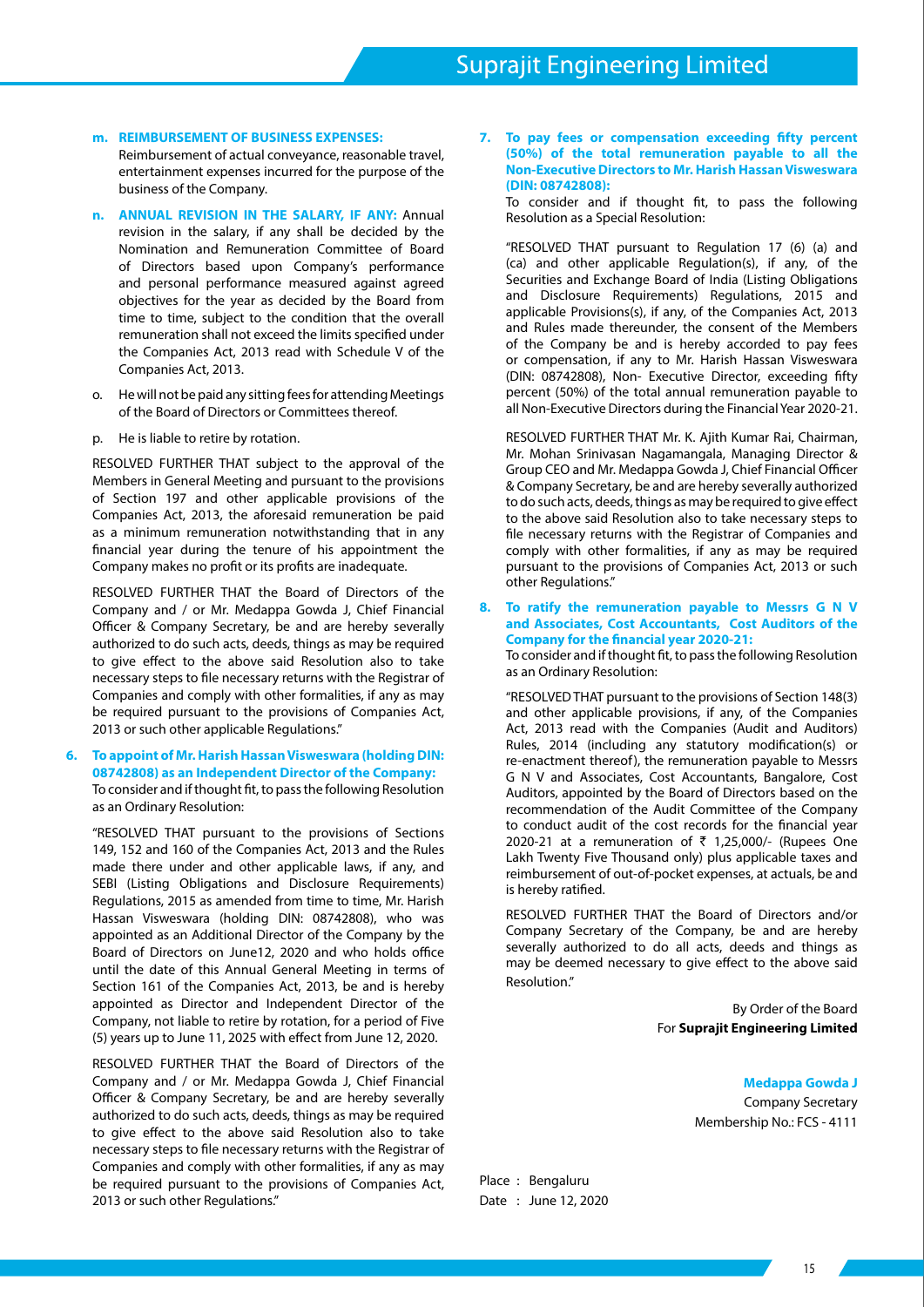

## **NOTES**

- 1. In view of the continuing Covid-19 pandemic, the Ministry of Corporate Affairs ("MCA") has vide its Circular dated May 5, 2020 read with Circulars dated April 8, 2020 and April 13, 2020 ("MCA Circulars") permitted the holding of the Annual General Meeting ("AGM") through Video Conference (VC) / Other Audio Visual Means (OAVM), without the physical presence of the Members at a common venue. In compliance with the provisions of the Companies Act, 2013 ("Act"), SEBI (Listing Obligations and Disclosure Requirements) Regulations, 2015 ("SEBI Listing Regulations") and MCA Circulars, the AGM of the Company is being held through VC / OAVM.
- 2. A Statement pursuant to the provisions of Section 102 of the Companies Act, 2013 relating to the Special Business to be transacted at the Annual General Meeting is annexed hereto.
- 3. A Member entitled to attend and vote at the Meeting is entitled to appoint a proxy to attend and vote on a poll instead of himself and the proxy need not be a Member of the Company. Since this AGM is being held through VC / OAVM pursuant to the MCA Circulars, physical attendance of Members has been dispensed with. Accordingly, the facility for appointment of proxies by the Members will not be available for the AGM and hence the Proxy Form and Attendance Slip are not annexed hereto.
- 4. In case of joint holders, the Member whose name appears as the first holder in the order of names as per the Register of Members of the Company will be entitled to vote at the AGM.
- 5. Since the AGM being held through VC/ OAVM, the route map of the venue of the Meeting is not annexed hereto.
- 6. In line with the Ministry of Corporate Affairs (MCA) Circular dated April 13, 2020, the Notice of the AGM has been uploaded on the website of the Company at www.suprajit. com. The Notice can also be accessed from the websites of the Stock Exchanges i.e., BSE Limited and National Stock Exchange of India Limited at www.bseindia.com and www.nseindia.com respectively. The AGM Notice is also disseminated on the website of CDSL (agency for providing the Remote e-Voting facility and e-voting system during the AGM) i.e.,www.evotingindia.com.
- 7. The attendance of the Members attending the AGM through VC / OAVM will be counted for the purpose of ascertaining the quorum under Section 103 of the Companies Act, 2013.
- 8. Pursuant to MCA Circular dated April 08, 2020, the facility to appoint Proxy to attend and cast vote for the Members is not available for this AGM. However, in pursuance of Section 113 of the Companies Act, 2013, representatives of the Body Corporates can attend the AGM through VC / OAVM and cast their votes through e-voting.
- 9. The Members can join the AGM in the VC / OAVM mode, 15 minutes before and after the scheduled time of the

commencement of the Meeting by following the procedure mentioned in the Notice. The facility of participation at the AGM through VC / OAVM will be made available to at least 1,000 Members on first-come-first-served basis. This will not include large Shareholders (Shareholders holding 2% or more shareholding), Promoters, Institutional Investors, Directors, Key Managerial Personnel, the Chairpersons of the Audit Committee, Nomination and Remuneration Committee and Stakeholders' Relationship Committee, Auditors etc. who are allowed to attend the AGM without restriction on account of first-come-first-served basis.

- 10. Members of the Company under the category of Institutional Investors are encouraged to attend and vote at the AGM through VC / OAVM. Corporate Members intending to authorize their representatives to participate and vote at the Meeting are requested to send a certified copy of the Board Resolution / authorization letter to the Company OR upload on the e-voting portal.
- 11. The Register of Members of the Company will remain closed from September 20, 2020 to September 26, 2020 (both days inclusive).
- 12. First Interim Dividend of  $\bar{\bar{\xi}}$  0.75 (75%) declared on February 01, 2020 and Second Interim Dividend of ₹ 1.00 (100%) declared on March 03, 2020 by the Board of Directors have been paid to those Members, whose names appeared on the Company's Register of Members / Beneficial Owners Position as per the records of the depositories as on February 14, 2020 and March 17, 2020 respectively. (Record Dates).
- 13. The Equity Shares of the Company are available for trading in dematerialized form (electronic form) through depository participants. The Company has entered into agreements with National Securities Depository Limited (NSDL) and Central Depository Services Limited (CDSL). ISIN Code No. INE399CO1030. All Shareholders holding Shares in physical form are requested to make use of this facility.
- 14. As per Regulation 40 of SEBI Listing Regulations, as amended, securities of listed companies can be transferred only in dematerialized form with effect from, April 1, 2019, except in case of request received for transmission or transposition of securities. In view of this, Members holding shares in physical form are requested to consider converting their holdings to dematerialized form.

For further information, Shareholders can contact the Company's Registrar and Share Transfer Agent (RTA), **Integrated Registry Management Services Private Limited,** No. 30, Ramana Residency, 4th Cross, Sampige Road, Malleswaram, Bengaluru - 560003, Phone : +91-80-23460815 to 818, Fax: +91-80-23460819, E-mail: irg@integrated.in

15. Members holding Shares in physical mode are required to submit their Permanent Account Number (PAN) and bank account details to the RTA, if not registered with the Company, as mandated by SEBI by writing to the RTA at irg@integrated. in along with the details of folio no., self-attested copy of PAN card, bank details (Bank account number, Bank and Branch Name and address, IFSC, MICR details) and cancelled cheque.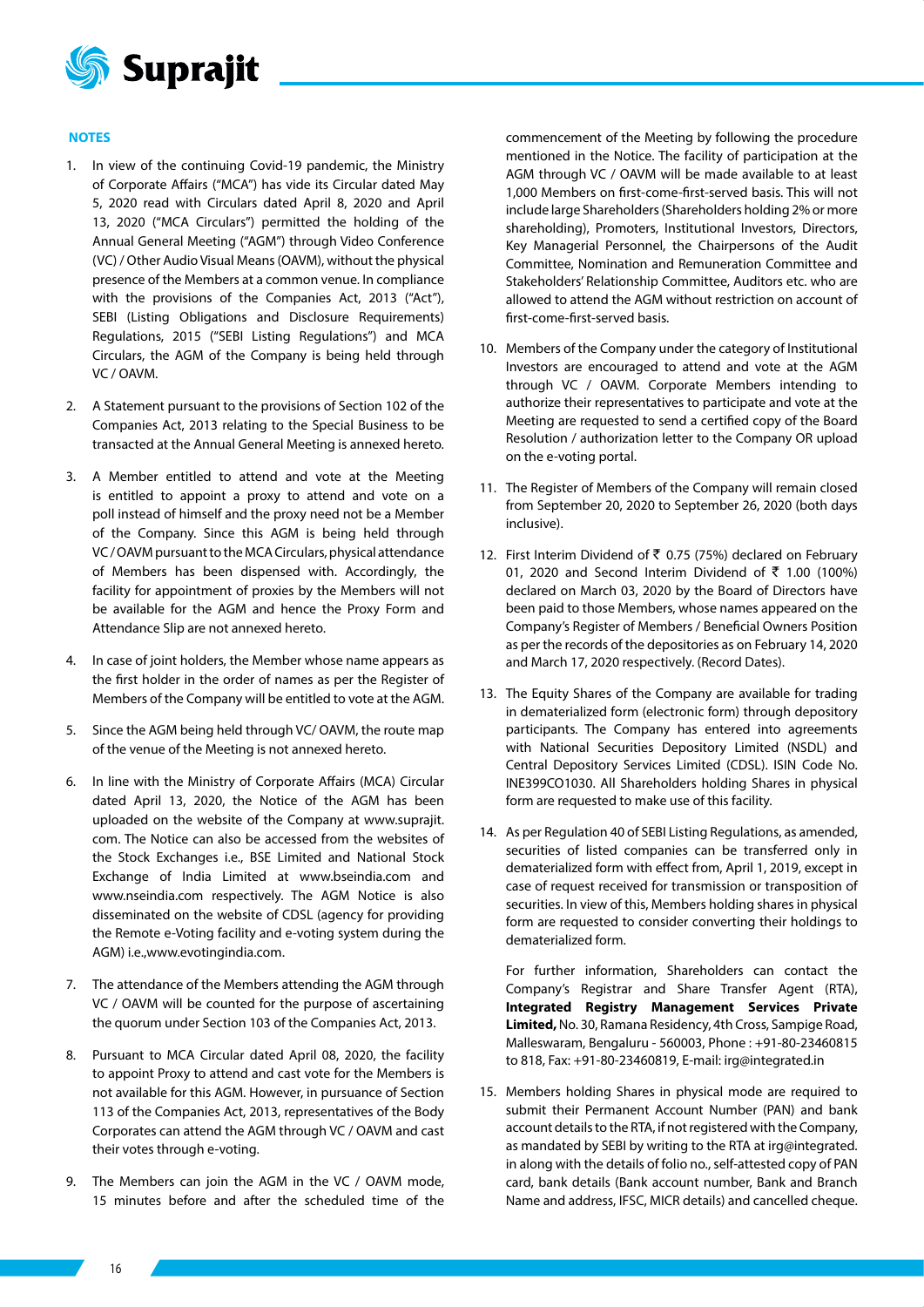Members holding shares in electronic mode are requested to submit their PAN and bank account details to their respective Depository Participants ("DPs") with whom they are maintaining their demat accounts to update the same.

- 16. To support the 'Green Initiative', the Members who have not registered their e-mail addresses are requested to register the same with Integrated Registry Management Services Private Limited / Depositories.
- 17. Relevant documents referred to in the accompanying Notice and the Statement are open for inspection electronically by the Members during normal business hours (9.00 A.M. to 5.00 P.M.) on all working days except Saturdays and Sundays, up to the conclusion of AGM of the Company.
- 18. Members seeking any information with regard to the Annual Accounts, are requested to write to the Company at investors@suprajit.com at an early date, so as to enable the Management to keep the information ready at the Meeting.
- 19. Notice of the AGM along with the Annual Report 2019- 20 is being sent only through electronic mode to those Members whose email addresses are registered with the Company / Depositories. Members may note that the Notice and Annual Report 2019-20 will also be available on the Company's website at www.suprajit.com, websites of the Stock Exchanges i.e., BSE Limited and National Stock Exchange of India Limited at www.bseindia.com and www.nseindia.com respectively and on the website of CDSL at www.evotingindia.com.
- 20. Section 124 of the Companies Act, 2013 read with Investor Education and Protection Fund Authority (Accounting, Audit, Transfer and Refund) Rules, 2016 mandates the companies to transfer dividend that has remained unclaimed for a period seven years from the unpaid dividend account to Investor Education and Protection Fund (IEPF). Further, the rules also mandate the transfer of Shares with respect to the Dividend, which has not been paid or claimed for seven consecutive years of more to IEPF. Accordingly, the Dividend for the below mentioned years will be transferred to the IEPF on the respective dates, if the dividend remains unclaimed for seven years, and the respective Shares will also be transferred to IEPF, if dividend is unclaimed for seven consecutive years.

The particulars of unpaid / unclaimed Dividend etc. are available on the Company's website at www.suprajit.com (http://www.suprajit.com/reports\_category/unclaimeddividends/) which is in compliance with the Investor Education and Protection Fund (Uploading of Information Regarding Unpaid And Unclaimed Amounts Lying With Companies) Rules, 2012.

Following are the details of unpaid Dividends with due date within which it can be claimed:

| <b>FY</b> | <b>Year of</b><br>declaration | <b>Type of</b><br><b>Dividend</b> | <b>Dividend</b><br>per share<br>(Re.) | Date of<br>declaration | Due date for<br>transfer |
|-----------|-------------------------------|-----------------------------------|---------------------------------------|------------------------|--------------------------|
| 2012-13   | 2013                          | Final                             | 0.40                                  | 31-Jul-13              | 5-Sep-20                 |
| 2013-14   | 2014                          | Interim                           | 0.45                                  | 31-Jan-14              | 8-Mar-21                 |
| 2013-14   | 2014                          | Final                             | 0.50                                  | 31-Jul-14              | 5-Sep-21                 |
| 2014-15   | 2015                          | Interim                           | 0.45                                  | 3-Feb-15               | 10-Mar-22                |
| 2014-15   | 2015                          | Final                             | 0.50                                  | 19-Sep-15              | 25-Oct-22                |
| 2015-16   | 2016                          | Interim                           | 0.50                                  | 9-Feb-15               | 16-Mar-23                |
| 2015-16   | 2016                          | Final                             | 0.55                                  | 24-Sep-16              | 30-Oct-23                |
| 2016-17   | 2017                          | Interim                           | 0.50                                  | 13-Feb-17              | 21-Mar-24                |
| 2016-17   | 2017                          | Final                             | 0.60                                  | 11-Nov-17              | 18-Dec-24                |
| 2017-18   | 2018                          | Interim                           | 0.60                                  | 12-Feb-18              | 20-Mar-25                |
| 2017-18   | 2018                          | Final                             | 0.80                                  | 14-Aug-18              | 19-Sept-25               |
| 2018-19   | 2019                          | Interim                           | 0.70                                  | 11-Feb-19              | 19-Mar-26                |
| 2018-19   | 2019                          | Final                             | 0.85                                  | 10-Aug-19              | 15-Sept-26               |
| 2019-20   | 2020                          | Interim                           | 0.75                                  | 01-Feb-20              | 08-Mar-27                |
| 2019-20   | 2020                          | Interim                           | 1.00                                  | 03-Mar-20              | 10-Apr-27                |

- 21. Mr. Parameshwar G. Bhat, Practising Company Secretary (Membership No. FCS-8860), Bengaluru has been appointed as Scrutinizer to scrutinize the e-voting process in a fair and transparent manner. The Scrutinizer shall within 48 (Forty Eight) hours from the conclusion of the e-voting period unblock the votes in the presence of at least two witnesses who are not in the employment of the Company and make his report of the votes cast in favour or against and shall submit to the Chairman of the Meeting.
- 22. The results of the Annual General Meeting shall be declared within 48 (Forty Eight) hours from the conclusion of the Annual General Meeting. The results declared along with the Scrutinizer's Report shall be placed on the Company's website (www.suprajit.com) and on the website of CDSL and shall be communicated to BSE Limited (BSE) and National Stock Exchange of India Limited (NSE).
- 23. Additional information pursuant to Regulation 36 of the Listing Regulations in respect of the Directors seeking appointment / re-appointment at the AGM is annexed separately, which forms part of this Notice.

## **Voting through Electronic means:**

24. Pursuant to the provisions of Section 108 of the Companies Act, 2013 read with Rule 20 of the Companies (Management and Administration) Rules, 2014 (as amended) and Regulation 44 of SEBI (Listing Obligations and Disclosure Requirements) Regulations, 2015 (as amended), and MCA Circulars dated April 08, 2020, April 13, 2020 and May 05, 2020 the Company is providing facility of remote e-voting to its Members in respect of the business to be transacted at the AGM. For this purpose, the Company has entered into an agreement with Central Depository Services (India) Limited (CDSL) for facilitating voting through electronic means, as the authorized e-Voting's agency. The facility of casting votes by a member using remote e-voting as well as the e-voting system on the date of the AGM will be provided by CDSL.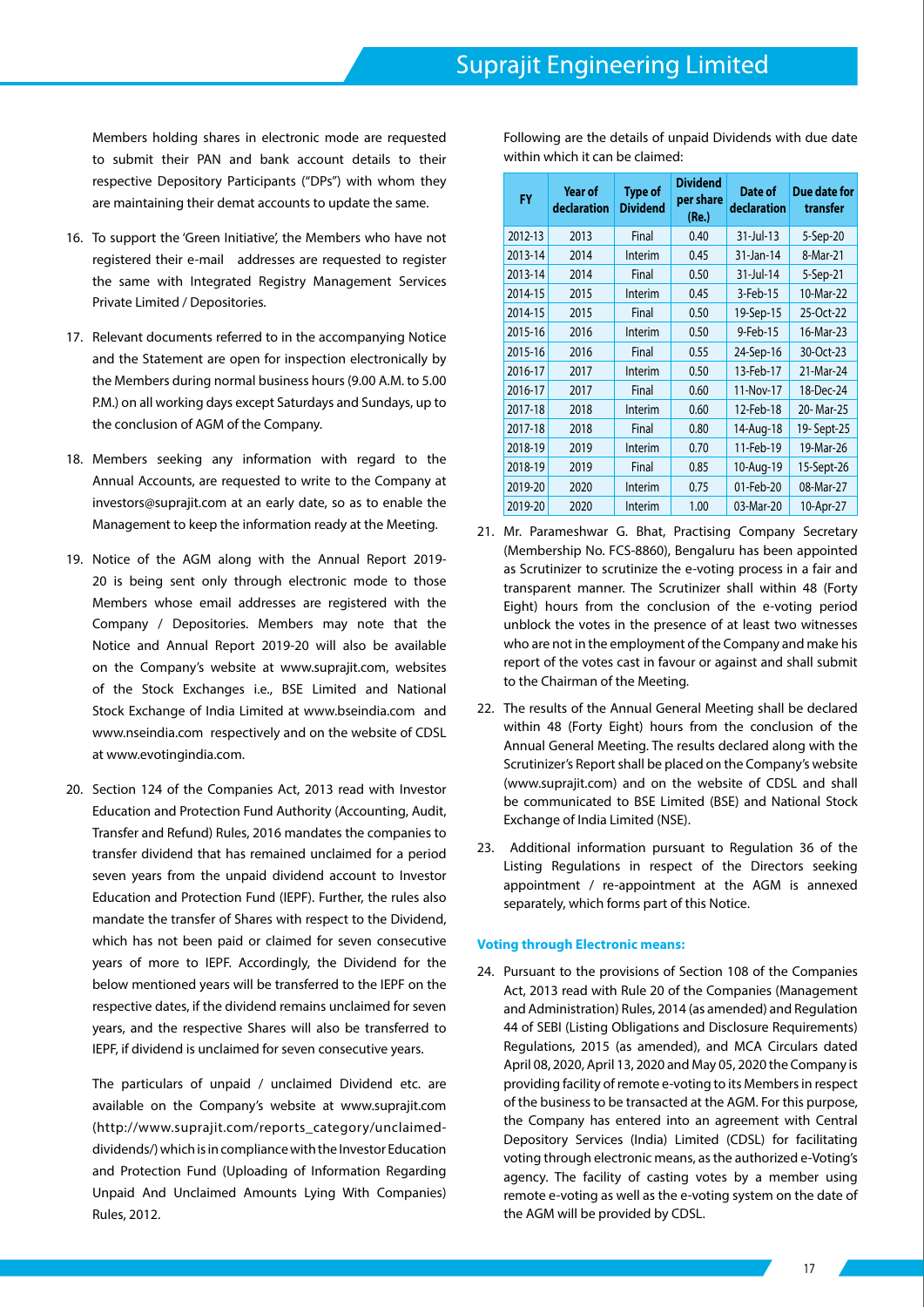

- 25. The voting period begins on Tuesday, September 22, 2020 and ends on Friday, September 25, 2020. During this period, the Members whose names appear in the Register of Members / list of Beneficial Owners as on September 19, 2020 i.e. the date prior to the commencement of Book Closure date, are entitled to vote on the Resolutions set forth in this Notice. The e-voting module shall be disabled by CDSL for voting thereafter.
- 26. The facility for voting during the AGM will also be made available. Members present in the AGM through VC and who have not cast their vote on the resolutions through remote e-voting and are otherwise not barred from doing so, shall be eligible to vote through the e-voting system during the AGM.
- 27. Shareholders who have already voted prior to the Meeting date would not be entitled to vote at the meeting again. However they can participate in the VC / OAVM.

## **THE INSTRUCTIONS FOR SHAREHOLDERS FOR REMOTE E-VOTING ARE AS UNDER:**

- (i) The shareholders should log on to the e-voting website www.evotingindia.com.
- (ii) Click on "Shareholders" module.
- (iii) Now enter your User ID
	- a. For CDSL: 16 digits beneficiary ID,
	- b. For NSDL: 8 Character DP ID followed by 8 Digits Client ID,
	- c. Shareholders holding shares in Physical Form should enter Folio Number registered with the Company.

### **OR**

Alternatively, if you are registered for CDSL's **EASI / EASIEST** e-services, you can log-in at https://www.cdslindia.com from **Login** - **My**e**asi** using your login credentials. Once you successfully log-in to CDSL's **EASI / EASIEST** e-services, click on **e-Voting** option and proceed directly to cast your vote electronically.

- (iv) Next enter the Image Verification as displayed and Click on Login.
- (v) If you are holding shares in demat form and had logged on to www.evotingindia.com and voted on an earlier e-voting of any Company, then your existing password is to be used.
- (vi) If you are a first time user follow the steps given below:

| For Shareholders holding shares in<br><b>Demat Form and Physical Form</b> |                                                                                                                                                                                                                                                                                                                                                               |  |  |  |  |
|---------------------------------------------------------------------------|---------------------------------------------------------------------------------------------------------------------------------------------------------------------------------------------------------------------------------------------------------------------------------------------------------------------------------------------------------------|--|--|--|--|
| <b>PAN</b>                                                                | Enter your 10 digit alpha-numeric PAN issued<br>by Income Tax Department (Applicable for<br>both demat shareholders as well as physical<br>shareholders)<br>Shareholders who have not updated their PAN<br>$\bullet$<br>with the Company/Depository Participant are<br>requested to use the sequence number sent by<br>Company/RTA or contact Company/RTA.    |  |  |  |  |
| Dividend<br>Bank<br>Details<br><b>OR</b> Date<br>of Birth<br>(DOB)        | Enter the Dividend Bank Details or Date of Birth<br>(in dd/mm/yyyy format) as recorded in your<br>demat account or in the company records in<br>order to login.<br>If both the details are not recorded with the<br>depository or company please enter the<br>member id / folio number in the Dividend Bank<br>details field as mentioned in instruction (v). |  |  |  |  |

- (vii) After entering these details appropriately, click on "SUBMIT" tab.
- (viii) Shareholders holding shares in physical form will then directly reach the Company selection screen. However, Shareholders holding shares in demat form will now reach 'Password Creation' menu wherein they are required to mandatorily enter their login password in the new password field. Kindly note that this password is to be also used by the demat holders for voting for Resolutions of any other Company on which they are eligible to vote, provided that company opts for e-voting through CDSL platform. It is strongly recommended not to share your password with any other person and take utmost care to keep your password confidential.
- (ix) For shareholders holding shares in physical form, the details can be used only for e-voting on the resolutions contained in this Notice.
- (x) Click on the EVSN for Suprajit on which you choose to vote.
- (xi) On the voting page, you will see "RESOLUTION DESCRIPTION" and against the same the option "YES / NO" for voting. Select the option YES or NO as desired. The option YES implies that you assent to the Resolution and option NO implies that you dissent to the Resolution.
- (xii) Click on the "RESOLUTIONS FILE LINK" if you wish to view the entire Resolution details.
- (xiii) After selecting the resolution you have decided to vote on, click on "SUBMIT". A confirmation box will be displayed. If you wish to confirm your vote, click on "OK", else to change your vote, click on "CANCEL" and accordingly modify your vote.
- (xiv) Once you "CONFIRM" your vote on the resolution, you will not be allowed to modify your vote.
- (xv) You can also take a print of the votes cast by clicking on "Click here to print" option on the Voting page.
- (xvi) If a demat account holder has forgotten the login password then Enter the User ID and the image verification code and click on Forgot Password & enter the details as prompted by the system.
- (xvii) Shareholders can also cast their vote using CDSL's mobile app "m-Voting". The m-Voting app can be downloaded from respective Store. Please follow the instructions as prompted by the mobile app while Remote Voting on your mobile.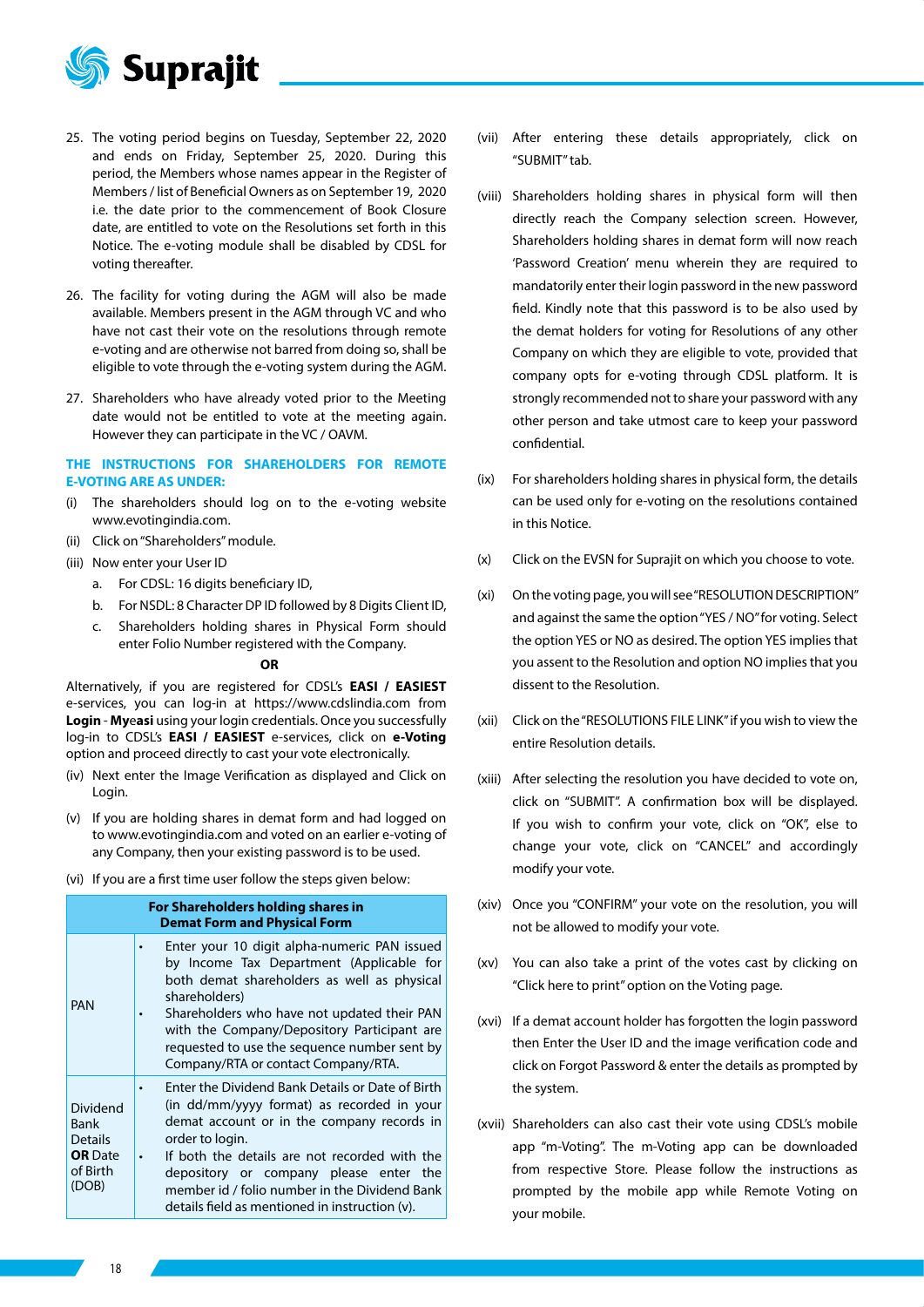# **PROCESS FOR THOSE SHAREHOLDERS WHOSE EMAIL ADDRESSES ARE NOT REGISTERED WITH THE DEPOSITORIES FOR OBTAINING LOGIN CREDENTIALS FOR E-VOTING FOR THE RESOLUTIONS PROPOSED IN THIS NOTICE:**

- 1. For Physical shareholders- please provide necessary details like Folio No., Name of shareholder, scanned copy of the share certificate (front and back), PAN (self-attested scanned copy of PAN card), AADHAAR (self-attested scanned copy of Aadhaar Card) Company (investors@suprajit.com) / RTA (irg@integrated.com).
- 2. For Demat shareholders -, please provide Demat account details (CDSL-16 digit beneficiary ID or NSDL-16 digit DPID + CLID), Name, client master or copy of Consolidated Account statement, PAN (self-attested scanned copy of PAN card), AADHAAR (self-attested scanned copy of Aadhaar Card) to Company (investors@suprajit.com) / RTA (irg@integrated.com ).

# **INSTRUCTIONS FOR SHAREHOLDERS ATTENDING THE AGM THROUGH VC / OAVM ARE AS UNDER:**

- 1. Shareholder will be provided with a facility to attend the AGM through VC / OAVM through the CDSL e-Voting system. Shareholders may access the same at https:// www.evotingindia.com under shareholders / members login by using the remote e-voting credentials. The link for VC / OAVM will be available in shareholder / members login where the EVSN of Company will be displayed.
- 2. Shareholders are encouraged to join the Meeting through Laptops / IPads for better experience.
- 3. Further shareholders will be required to allow Camera and use Internet with a good speed to avoid any disturbance during the meeting.
- 4. Please note that Participants Connecting from Mobile Devices or Tablets or through Laptop connecting via Mobile Hotspot may experience Audio / Video loss due to Fluctuation in their respective network. It is therefore recommended to use Stable Wi-Fi or LAN Connection to mitigate any kind of aforesaid glitches.
- 5. Shareholders who would like to express their views / ask questions during the meeting may register themselves as a speaker by sending their request in advance at least 3 days prior to meeting mentioning their name, demat account number / folio number, email id, mobile number at (company email id). The shareholders who do not wish to speak during the AGM but have queries may send their queries in advance 3days prior to meeting mentioning their name, demat account number / folio number, email id, mobile number at (company email id). These queries will be replied to by the company.
- 6. Those shareholders who have registered themselves as a speaker will only be allowed to express their views / ask questions during the meeting.

# **INSTRUCTIONS FOR SHAREHOLDERS FOR E-VOTING DURING THE AGM ARE AS UNDER:**

1. The procedure for e-Voting on the day of the AGM is same as the instructions mentioned above for Remote e-voting.

- 2. Only those shareholders, who are present in the AGM through VC / OAVM facility and have not casted their vote on the Resolutions through remote e-Voting and are otherwise not barred from doing so, shall be eligible to vote through e-Voting system available during the AGM.
- 3. If any Votes are cast by the shareholders through the e-voting available during the AGM and if the same shareholders have not participated in the meeting through VC / OAVM facility , then the votes cast by such shareholders shall be considered invalid as the facility of e-voting during the meeting is available only to the shareholders attending the meeting.
- 4. Shareholders who have voted through Remote e-Voting will be eligible to attend the AGM. However, they will not be eligible to vote at the AGM.

# **(xviii) Note for Non - Individual Shareholders and Custodians**

- Non-Individual Shareholders (i.e., other than Individuals, HUF, NRI etc.) and Custodians are required to log on to www.evotingindia.com and register themselves in the "Corporates" module.
- A scanned copy of the Registration Form bearing the stamp and sign of the entity should be emailed to helpdesk.evoting@cdslindia.com.
- After receiving the login details a Compliance User should be created using the admin login and password. The Compliance User would be able to link the account(s) for which they wish to vote on.
- The list of accounts linked in the login should be mailed to helpdesk.evoting@cdslindia.com and on approval of the accounts they would be able to cast their vote.
- A scanned copy of the Board Resolution and Power of Attorney (POA) which they have issued in favour of the Custodian, if any, should be uploaded in PDF format in the system for the scrutinizer to verify the same.
- Alternatively Non Individual Shareholders are required to send the relevant Board Resolution / Authority letter etc. together with attested specimen signature of the duly authorized signatory who are authorized to vote, to the Scrutinizer and to the Company at the email address viz; investors@suprajit.com(designated email address by company), if they have voted from individual tab & not uploaded same in the CDSL e-voting system for the scrutinizer to verify the same.

If you have any queries or issues regarding attending AGM & e-Voting from the e-Voting System, you may refer the Frequently Asked Questions ("FAQs") and e-voting manual available at www.evotingindia. com, under help section or write an email to helpdesk.evoting@cdslindia.com or contact Mr. Nitin Kunder (022-23058738) or Mr. Mehboob Lakhani (022-23058543) or Mr. Rakesh Dalvi (022-23058542).

All grievances connected with the facility for voting by electronic means may be addressed to Mr. Rakesh Dalvi, Manager, (CDSL,) Central Depository Services (India) Limited, A Wing, 25th Floor, Marathon Futurex, Mafatlal Mill Compounds, N M Joshi Marg, Lower Parel (East), Mumbai - 400013 or send an email to helpdesk. evoting@cdslindia.com or call on 022-23058542 / 43.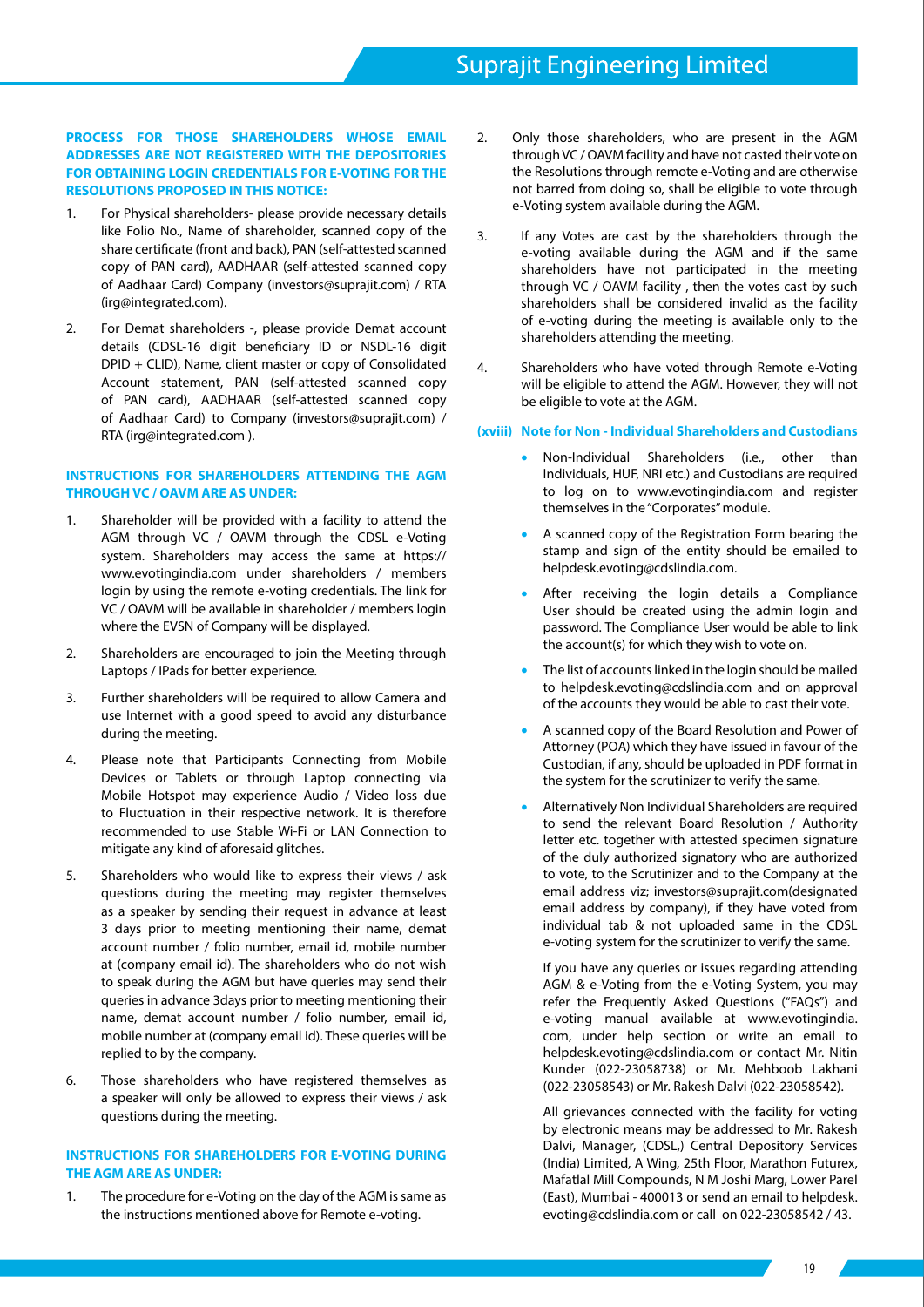

**DETAILS PURSUANT TO REGULATION 36 (3) OF SEBI (LISTING OBLIGATIONS AND DISCLOSURE REQUIREMENTS) REGULATIONS, 2015 OF THE DIRECTORS PROPOSED TO BE APPOINTED / RE-APPOINTED:**

### **A. Mr. K.Ajith Kumar Rai - Executive Chairman**



B.E. (Mech. Engg): National Institute of Engineering University of Mysore M.A.Sc. (Ind. Engg.): Dalhousie University, Halifax - Novascotia, Canada.

After completing his Masters, Ajith Rai returned to India and set-up first generation enterprise SUPRAJIT Engineering,

small scale unit to manufacture

## Automotive Control Cables.

Today, Suprajit Engineering Limited is amongst top 500 listed companies in India. Suprajit acquired Phoenix Lamps Limited (Now merged with Suprajit), making halogen bulbs; Wescon Controls, a Wichita, Kansas, USA, based non-automotive cable maker, and more recently India Halogen assets of OSRAM.. Suprajit's rapid growth has been achieved both by organic capacity expansion and six strategic acquisitions through its journey. In the process, it now has five 100% owned subsidiaries - Wescon controls - USA and Suprajit Europe - UK (cable business), Luxlite - Luxembourg and Trifa - Germany (Halogen business) and Suprajit Automotive India. The group's annual cable capacity at 300 million, lamps annual capacity at 110 million are amongst top 2 / 3 in the world, with 20 plants in India and overseas and 7000+ workforce.

As a first generation technocrat entrepreneur, the first cable plant was conceptualized, planned and executed by Ajith Rai. In the past 30+ years, he gained comprehensive experience and in-depth exposure in management by setting up new plants, getting new customers, developing suppliers, building the team, and working closely with all stakeholders. He also gained hands on experience in M& A and setting up of International businesses.

He is the member of American Institute of Industrial Engineers, CII, ACMA, and an active Rotarian. He is involved in many CSR initiatives through Suprajit Foundation. Married to Supriya, a practicing Dental Surgeon and they have 3 sons.

### **B. Mr. Akhilesh Rai - Director& Chief Strategy Officer**



Masters in Business Administration - From London Business School, UK

Bachelors in Electrical Engineering (Minor in Economics) - From Purdue University, USA

# **Background at Suprajit (10 years):**

**Group CSO:** Lead Negotiation of BBA, APA and executed smooth

handover of Osram Chennai Assets including extraction

of SAP and integration into Phoenix. Leading Project Catalyst at Wescon, reducing inventory significantly, increasing operational efficiency and improving long term EBITDA margins. Started Controls team for ensuring internal controls and best-in-class systems. Running initiatives for digitization and Suprajit Learning Center for online employee training and skills management. Developing operational excellence through training and Leading Chairman's Club, a select group of 100 high performers, through training initiatives, personal performance reviews and supporting accelerated growth where necessary.

**Head IT:** Implemented Oracle's Material Resource Planning (MRP) module. Worked with board on acquisition integration, target diligences, financial audit requirements and technology strategy. Lead branding for Annual reports, market campaigns, TV & social media, Websites, etc. Pioneered use of Electronic Document Interchange (EDI). Co-ordinated multi-geography teams to sync customer ERPs across 25+ plants of BMW, VW, Nissan, ISRI, HBPO. Migrated UK plant to Oracle ERP. Established ERP backoffice for Europe operation. Led HR team in implementation of multi-location HR, Payroll & Attendance System, resulting in 80% reduction in payroll processing time. Setup Disaster Recovery Systems and virtualized servers on AWS.

### **Background Outside Suprajit (3 years):**

Grant Thornton: Supported Sell side teams on acquisition projects

Kushers: Built global platform for design and distribution of extremely custom gifts

Yagna: Developed network architecture automation solutions for Cisco Products

Varaha: Designed and developed mobile management system for mobile devices

### **C. Mr. Harish Hassan Visweswara - Independent Director**



Bachelor of Engineering (Mechanical) (UVCE Bengaluru) Post Graduate Diploma in Management (IIM Kolkata) Advanced Management Program from Harvard Business School

# **Education**

Has been a distinguished

student with top academic results in his education. He was the X ranker in the State in X standard, IV Ranker in the University in Engineering and on the Honour Roll at IIM Kolkata (Top 5). He was part of the first batch of the dedicated Advanced Senior Leadership Program conducted by Oxford University Said Business School for Grant Thornton International.

#### **Areas of Focus**

Over 30 years' experience in Consulting, Corporate Governance, Corporate Finance, Investment Banking and Strategy.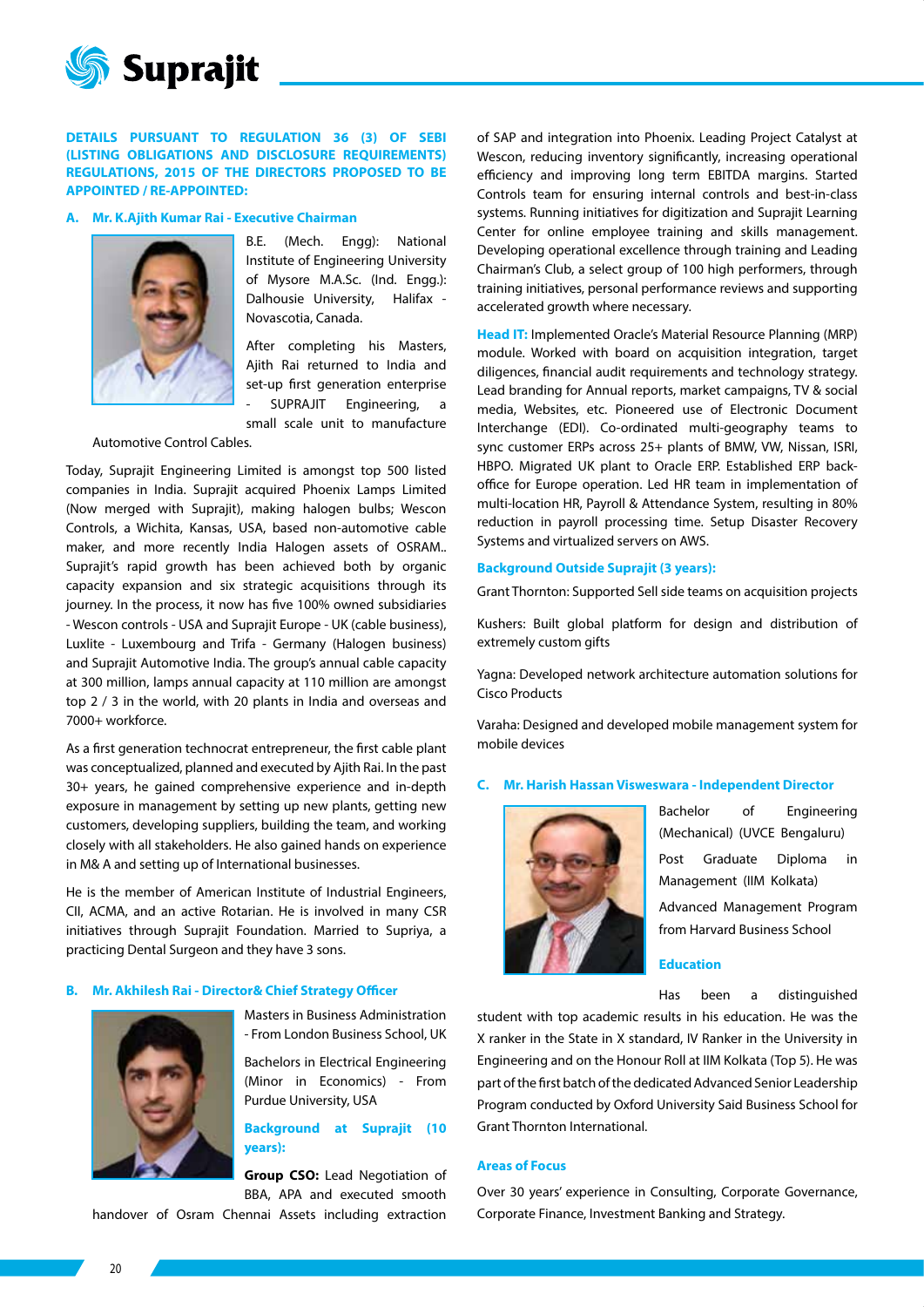#### **Sector experience**

Has a wide range of experience in Private and Public Sectors covering a wide range of sectors including technology, real estate, hospitality, pharmaceuticals, engineering, petrochemicals etc.

### **Professional affiliations and memberships**

Past President of Bangalore Chamber of Commerce and Industry, Founder Member and on the Board of Governors, of Center for Sustainable Development, Member Board of Management Studies at T A Pai Management Institute (TAPMI), Director, Harvard Business School Alumni Association, Member iSPRIT Policy Team on Startup India engaged with RBI, SEBI MCA etc. Member of the Manufacturing Task Force

## **Additional information:**

of Govt of Karnataka in 2015. Presently part of the Working Group of Software Product Development Fund of Ministry of Electronics and Information Technology.

### **Presentations and publications**

Very active speaker and is widely quoted in the press and TV. Addressed several public forums and has written articles on management, policy and industry.

### **Previous work Experience**

Worked with Grant Thornton India as Senior Partner and part of National Leadership Team for 14 years. Earlier to this, he was with A F Ferguson & Co. and HSBC for 5 years each and other well-known private sector Companies. Currently, he is Managing Partner at Ecube Investment Advisors.

| <b>Name</b>                                                            | Mr. K. Ajith Kumar Rai                                 | <b>Mr. Akhilesh Rai</b>                                                 | <b>Mr. Harish Hasaan</b><br><b>Visweswara</b> |
|------------------------------------------------------------------------|--------------------------------------------------------|-------------------------------------------------------------------------|-----------------------------------------------|
| Age                                                                    | 62 years                                               | 33 years                                                                | 57 years                                      |
| <b>Date of Appointment</b>                                             | May 24, 1985                                           | June 12, 2020                                                           | June 12, 2020                                 |
| <b>Relationship between Directors</b><br>inter-se                      | Promoter and spouse of<br>Dr. Supriya A. Rai, Director | Son of Mr. K. Ajith Kumar Rai,<br>Chairman and Supriya A. Rai, Director | <b>NIL</b>                                    |
| Names of listed entities in which the<br>person holds the directorship | <b>NIL</b>                                             | <b>NIL</b>                                                              | <b>NIL</b>                                    |
| Membership of Committees of the<br><b>Board of other listed entity</b> | <b>NA</b>                                              | <b>NA</b>                                                               | <b>NA</b>                                     |
| No. of Shares held in the Company                                      | 38,16,897                                              | 12,07,948                                                               | Nil                                           |